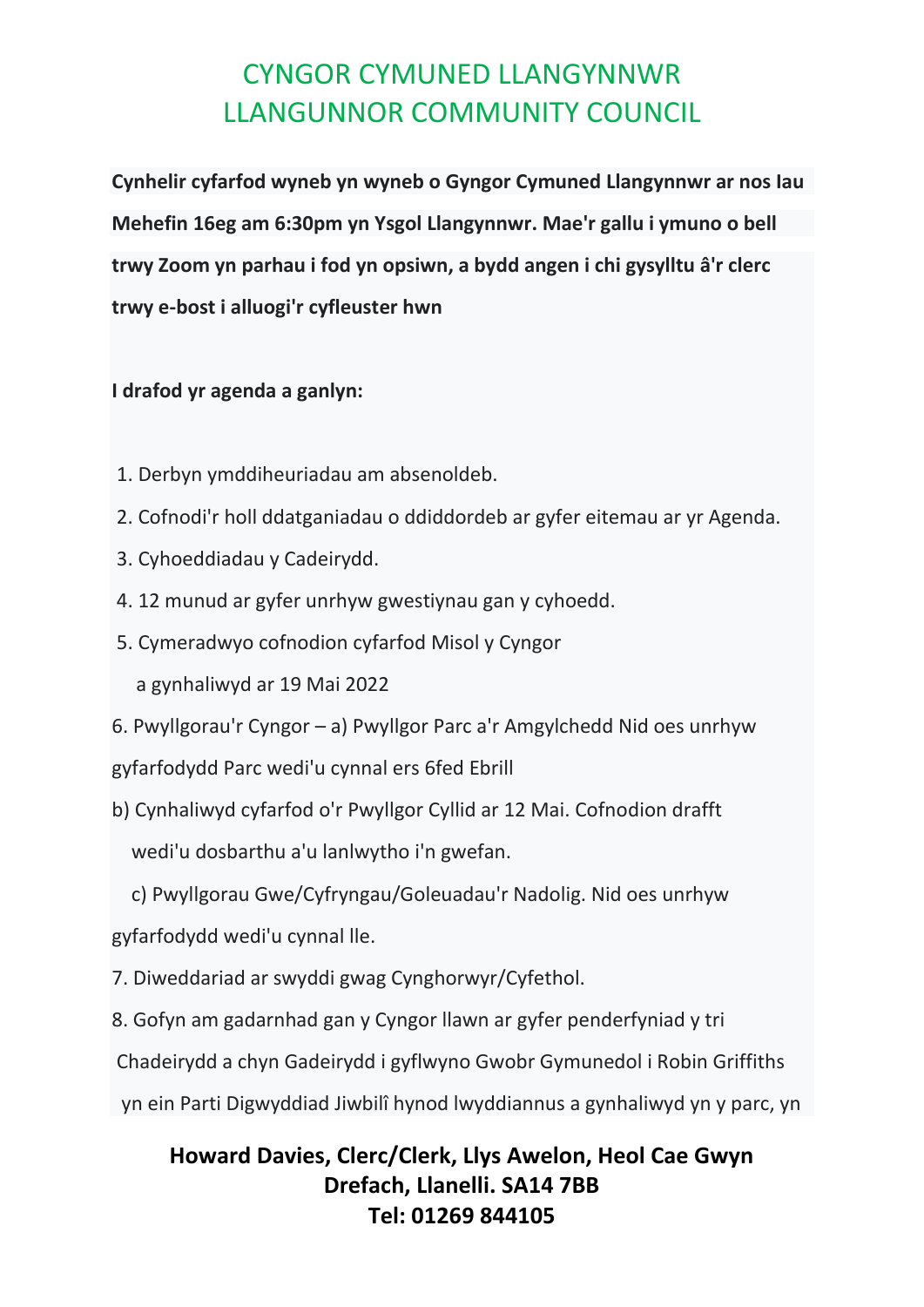cydnabyddiaeth o'i bymtheng mlynedd a deugain o wasanaeth teyrngarol i'r Cynghor a'r cymuned Llangynnwr.

9.Ystyried ceisiadau am gymorth ariannol gan y canlynol sefydliadau ac elusennau y mae eu manylion wedi bod yn flaenorolwedi'i ddosbarthu'n electronig, ac sydd wedi'i ohirio o'r diwedd cyfarfod mis.

i)Pwyllgor Cylch Meithryn Llangynnwr.

10. Taliadau a Lwfansau Aelodau 2022-23. Gweler Atodiad 1

Ynghlwm. Copi llawn o Banel Annibynnol Cymru ar Gydnabyddiaeth Ariannol Mae Adroddiad Blynyddol 2022 wedi'i ddosbarthu i bob Cynghorydd cyn hynny y cyfarfod hwn.

11. Cynnig gan y Cynghorydd Jenny Slate "Bod y Cyngor yn adolygu ei Reoliadau Ariannol presennol ac yn ystyried mabwysiadu Rheoliadau Ariannol Enghreifftiol Un Llais Cymru, ac wrth wneud hynny yn ystyried Gorchymyn Diwygio Deddfwriaethol (Taliadau gan Gynghorau Plwyf, Cynghorau Cymuned ac Ymddiriedolwyr y Siarter) 2014 a oedd yn dileu y baich ar gynghorau bod yr holl daliadau i'w gwneud â siec wedi'i llofnodi gan ddau aelod o'r cyngor ac a hwylusodd y defnydd o ddulliau talu electronig.

12. I dderbyn Adroddiad y Cynghorydd Sir (Cyng Elwyn Williams)

13. Derbyn adroddiadau gan Aelodau sy'n cynrychioli'r Cyngor ar eraill:

Cyrff/Hyfforddiant. a) Un Llais Cymru b)

b) Llywodraethwyr Ysgol c) unrhyw beth arall.

14. Cymeradwyo'r rhestr o gyfrifon ar gyfer Mehefin 2022.

15. Derbyn gohebiaeth a chytuno ymatebion.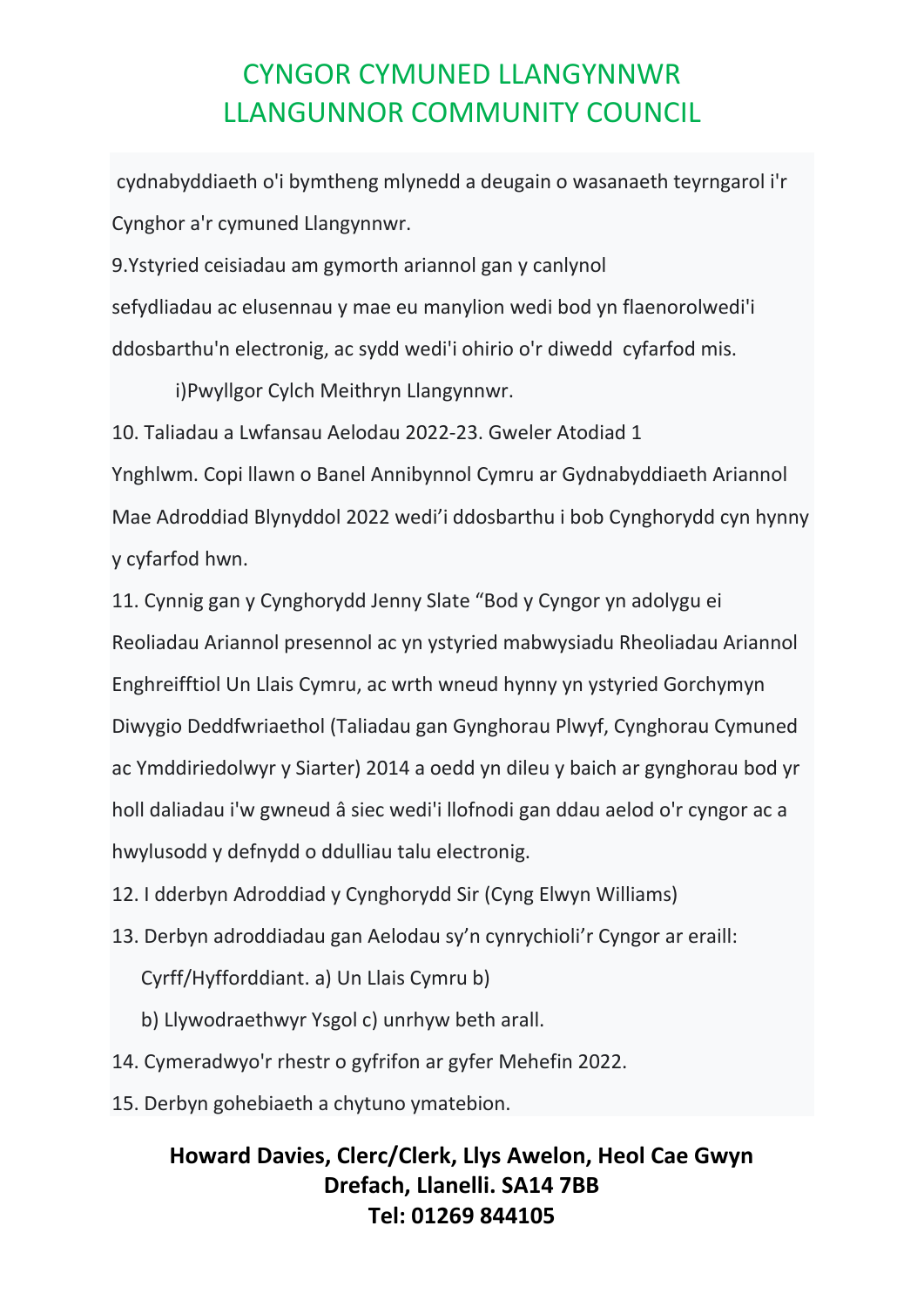16. Derbyn adroddiad adborth ar ôl y digwyddiad o gynllunio'r Jiwbilî pwyllgor ac i'r Cyngor llawn gytuno ar daliad terfynol sy'n weddill costau fel y manylir yn yr adroddiad terfynol, fel cost dros dro yn y gyllideb Bydd mwy na'r £1065 y cytunwyd arno fis diwethaf oherwydd

amgylchiadau nas rhagwelwyd fel y manylir yn llawn yn yr adroddiad.

17. Adroddiad Cynghorydd

18. Cytuno ar gyfarfod safle brys gyda Paul Cleaver o

Ymgynghorwyr Coed Cymru, Mr Temple a'i gontractwr gyda

Cynghorwyr i drafod ei gais am ganiatâd i dorri'n ôl ymhellach

coed ar derfyn y Parcb ar ei gost, a gofyn i Paul fyned fel

ein cynghorydd ar ein cost.

19. Dyddiad y cyfarfod nesaf – Dydd Iau 21 Gorffennaf am 6.30pm.

#### **Appendix 1**

Determination Number Is a decision required by council? 44 Community and town councils must make available a payment to each of their members of £150 per year as a contribution to costs and expenses, with the exception of those councils in Group 5 where the payment is optional. No - the payment of £150 is mandated for every member unless they advise the appropriate officer that they do not want to take it in writing. This does not apply to councils in Group 5. The council must decide whether to adopt the payment and if so, it must be available for all members. 45 The payment for members undertaking a senior role is an annual amount of £500 as set out in Table 11. As set out in Table 11. 46 Community and town councils can make payments to each of their members in respect of travel costs for attending approved duties. Yes – the payment of travel costs is optional. 47 If a community or town council resolves that a particular duty requires an overnight stay, it can authorise reimbursement of subsistence expenses to its members. Yes – the payment of overnight subsistence expenses is optional. 48 Community and town councils can pay financial loss compensation to each of their members, where such loss has actually occurred, for attending approved duties. Yes – the payment of financial loss compensation is optional if claimed 49 Each council can decide to introduce an attendance Yes – the payment of attendance allowance is optional. 55 Determination Number Is a decision required by council? allowance for members. The amount of each payment must not exceed £30. A member in receipt of financial loss will not be entitled to claim attendance allowance for the same event. 50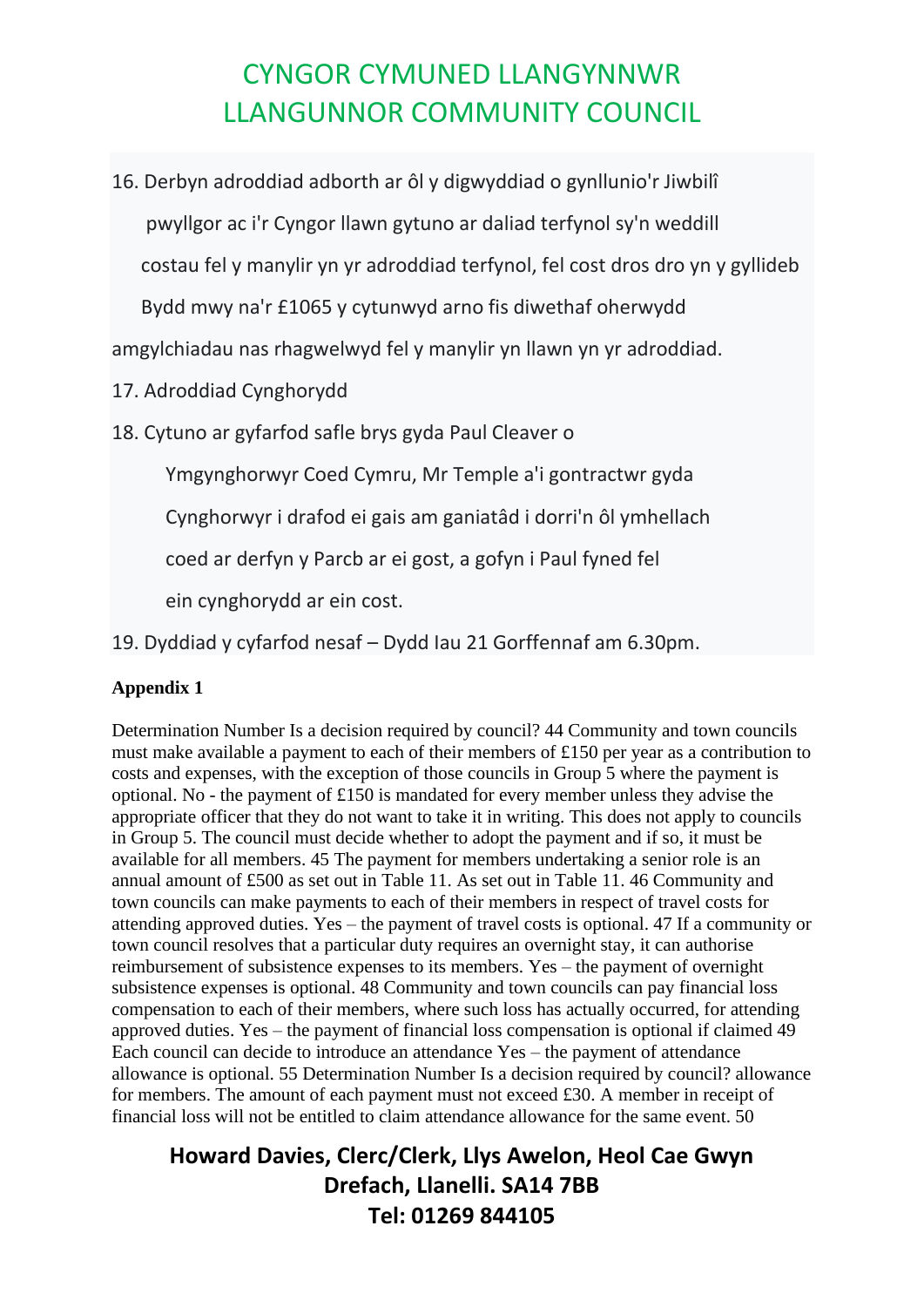Community and town councils can provide a payment to the mayor or chair of the council up to a maximum of £1,500. Yes – the payment to a civic head is optional. 51 Community and town councils can provide a payment to the deputy mayor or deputy chair of the council up to a maximum amount of £500. Yes – the payment to a deputy civic head is optional. 52 The application of the Remuneration Framework by relevant Group. As set out in Table 11. 53 Members in receipt of a Band 1 or Band 2 senior salary from a principal council (that is leader, deputy leader or executive member) cannot receive any payment from any community or town council, other than travel and subsistence expenses and contribution towards costs of care and personal assistance. No - Members in receipt of a Band 1 or Band 2 senior salary from a principal council (that is leader, deputy leader or executive member) can only receive travel and subsistence expenses and contribution towards costs of care and personal assistance; if they are eligible to claim and wish to do so.

13.38 All members are eligible to be paid the £150 as set out in Determination 44 and Table 11, normally from the start of the financial year; unless they are elected later in the financial year, in which case they are eligible for a proportionate payment from that date. However, as 2022 is an election year different arrangements will be required. • Members who are not standing for re-election or fail to be re-elected are entitled to part payment for the period 1 April to 8 May. • Current members who are re-elected are entitled to the full payment, but it would be administratively reasonable for the payment to be deferred until the outcome of the election. • New members are entitled to a proportionate payment 13.39 Other amounts payable to members in recognition of specific responsibilities or 56 as a civic head or deputy civic head as set out in Determinations 50 and 51 are payable from the date when the member takes up the role during the financial year. For the election year the same arrangements as set out in 13.38 will apply. 13.40 It is a matter for each council to make, and record, a policy decision in respect of: • when the payment is actually made to the member; • how many payments the total amount payable is broken down into; • and whether and how to recover any payments made to a member who leaves or changes their role during the financial year. 13.41 Payments in respect of Determinations 45, 46, 47 and 48 are payable when the activity they relate to has taken place. 13.42 As stated in paragraph 13.7 any individual member may make a personal decision to elect to forgo part or all of the entitlement to any of these payments by giving notice in writing to the proper officer of the council.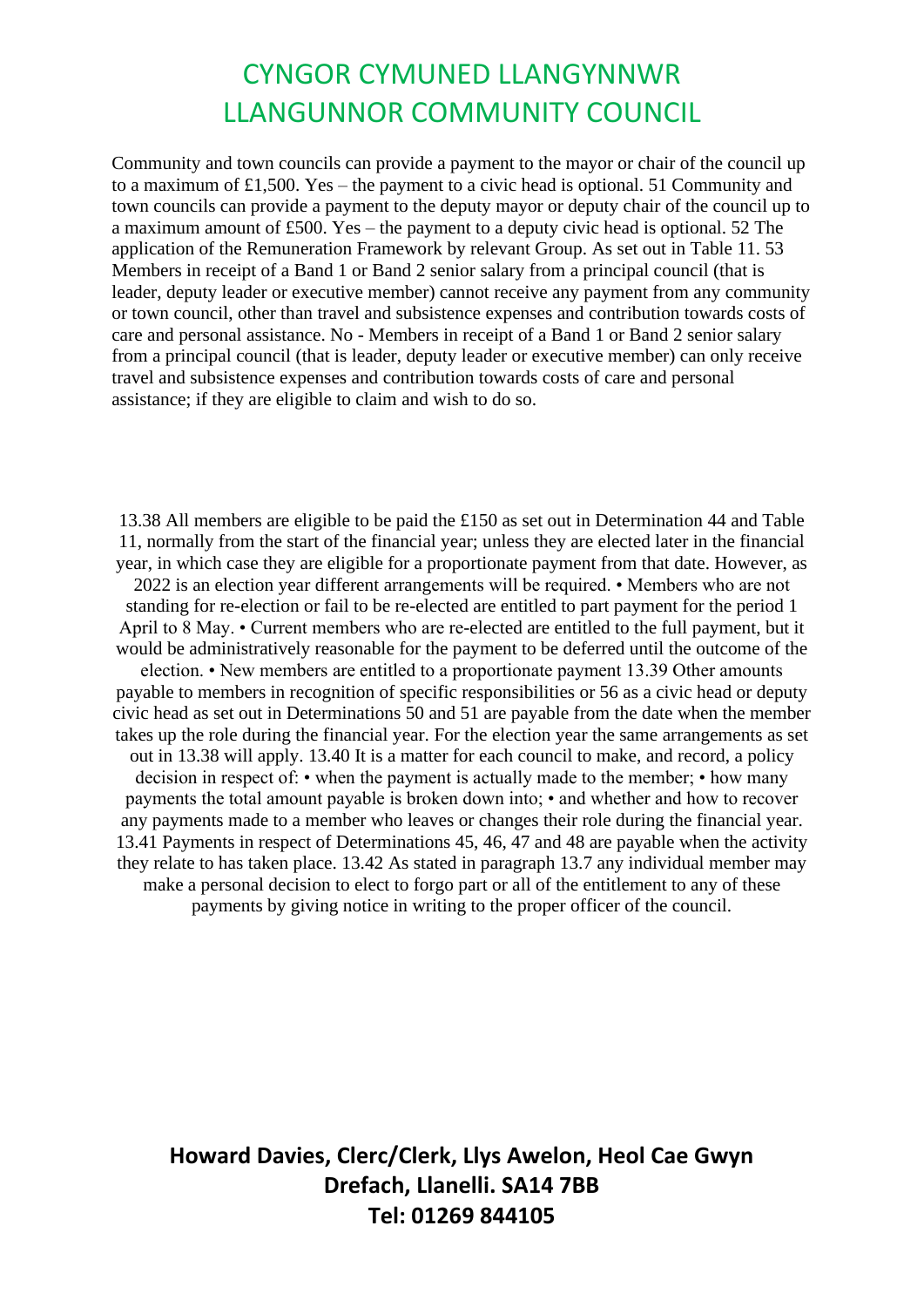#### **A face-to-face meeting of Llangunnor Community Council will be held on Thursday 16th June at 6:30p.m at Llangunnor School. The ability to join remotely via Zoom remains an option, and you will need to contact the clerk by email to enable this facility**

To transact the following agenda:

- 1. To receive apologies for absence.
- 2. To record all declarations of interest for Agenda items.
- 3. Chair's Announcements.
- 4. 12minutes for any questions from public.
- 5. To approve the minutes of the Monthly meeting of Council held on  $19<sup>th</sup>$  May 2022
- 6. Council Committees –

 a) Park & Environment Committee no Park meetings have taken place since  $6<sup>th</sup>$  April.

b) Finance Committee meeting took place on the  $12<sup>th of</sup>$  May. Draft minutes have been circulated and uploaded to our web site.

- c) Web/Media/Christmas Lights Committees. No meetings have taken place.
- 7. Update on Councillor vacancies/Co-option.
- 8. To seek ratification from full Council for the decision of the three Chair's and former Chair to present Robin Griffiths with a Community Award at our recent highly successful Jubilee Event Party held at the park, in recognition of his forty-five years of loyal service to Council and the community of Llangunnor.
- 9. To consider requests for financial assistance from the following organisation and charities details of which have been previously been electronically circulated, and which has been deferred from last month's meeting.

i)Cylch Meithryn Llangynnwr Committee.

- 10. Members Payments and Allowances 2022-23. Please see Appendix 1 Attached. A full copy of Independent Remuneration Panel for Wales Annual Report 2022 has been circulated to every Councillor prior to this meeting.
	- 11. Motion from Cllr Jenny Slate "That the Council review its current Financial Regulations and consider adopting One Voice Wales Model Financial Regulations, and in doing so consider the Legislative Reform (Payments by Parish Councils, Community Councils and Charter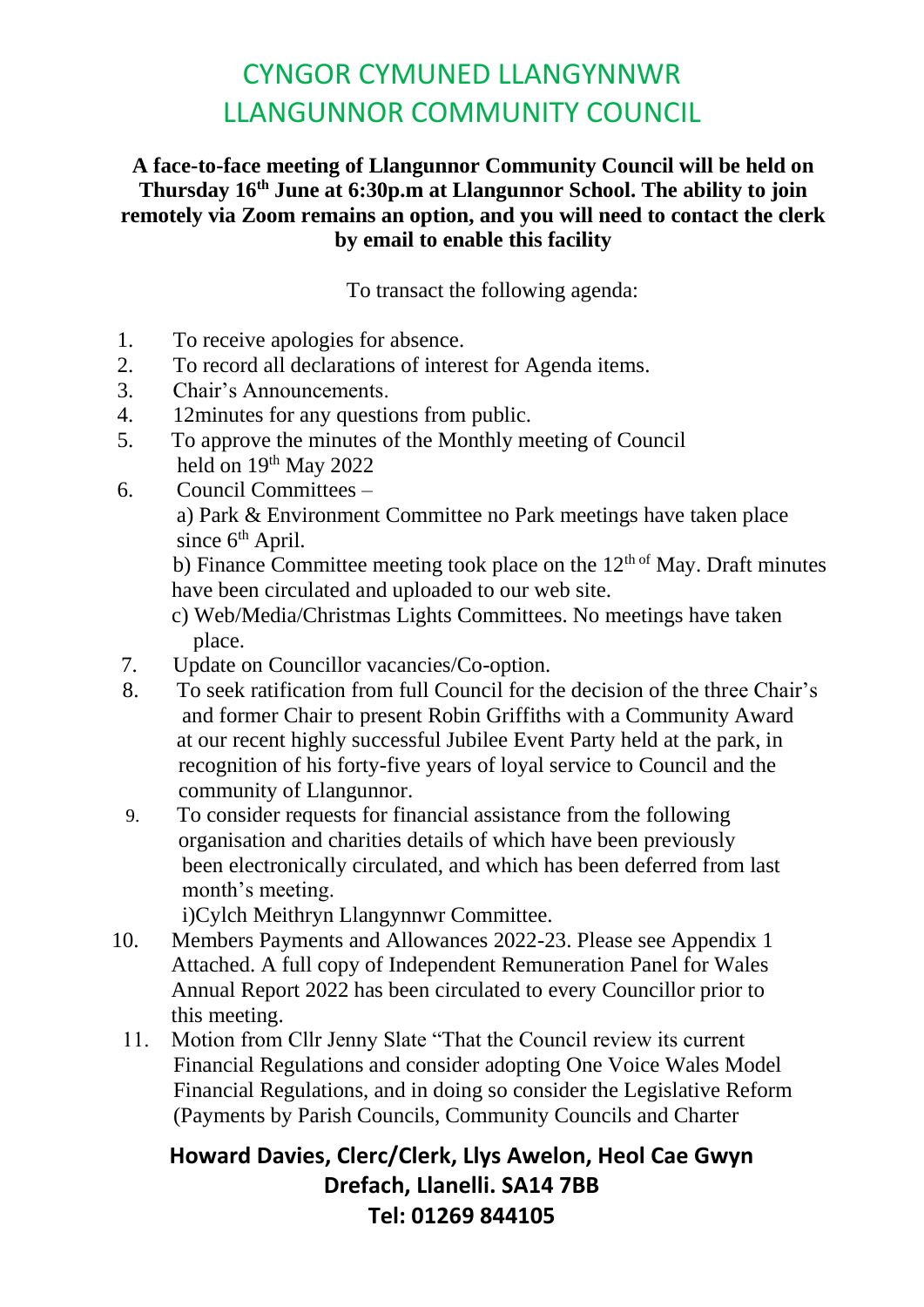Trustees) Order 2014 which removed the burden from councils that all payments are to be made by cheque signed by two members of council and facilitated the use of electronic means of payment.

- 12. To receive County Councillors Report (Cllr Elwyn Williams)
- 13. To receive reports from Members representing Council on other: Bodies/Training. a) One Voice Wales b) b) School Governors c) anything else**.**
- 14. To approve the schedule of accounts for June 2022.
- 15. To receive correspondence and agree responses**.**
- 16. To receive post event feedback report from the Jubilee planning committee and for full Council to agree final payment of outstanding costs as detailed in the final report, as provisional budgeted cost of £1065 agreed last month will be exceeded due to unforeseen circumstances as fully detailed in the report.
- 17. Councillor's Report
- 18. To agree an urgent site meeting with Paul Cleaver of Tree Consultants Wales, Mr Temple and his contractor with Councillors to further discuss his request for permission to cut back trees on the Park's boundary at his cost, and to request Paul to attend as our advisor at our cost.
- 19. Date of next meeting **– Thursday 21st July @ 6.30pm.**

#### **Appendix 1**

Determination Number Is a decision required by council? 44 Community and town councils must make available a payment to each of their members of £150 per year as a contribution to costs and expenses, with the exception of those councils in Group 5 where the payment is optional. No - the payment of £150 is mandated for every member unless they advise the appropriate officer that they do not want to take it in writing. This does not apply to councils in Group 5. The council must decide whether to adopt the payment and if so, it must be available for all members. 45 The payment for members undertaking a senior role is an annual amount of £500 as set out in Table 11. As set out in Table 11. 46 Community and town councils can make payments to each of their members in respect of travel costs for attending approved duties. Yes – the payment of travel costs is optional. 47 If a community or town council resolves that a particular duty requires an overnight stay, it can authorise reimbursement of subsistence expenses to its members. Yes – the payment of overnight subsistence expenses is optional. 48 Community and town councils can pay financial loss compensation to each of their members, where such loss has actually occurred, for attending approved duties. Yes – the payment of financial loss compensation is optional if claimed 49 Each council can decide to introduce an attendance Yes – the payment of attendance